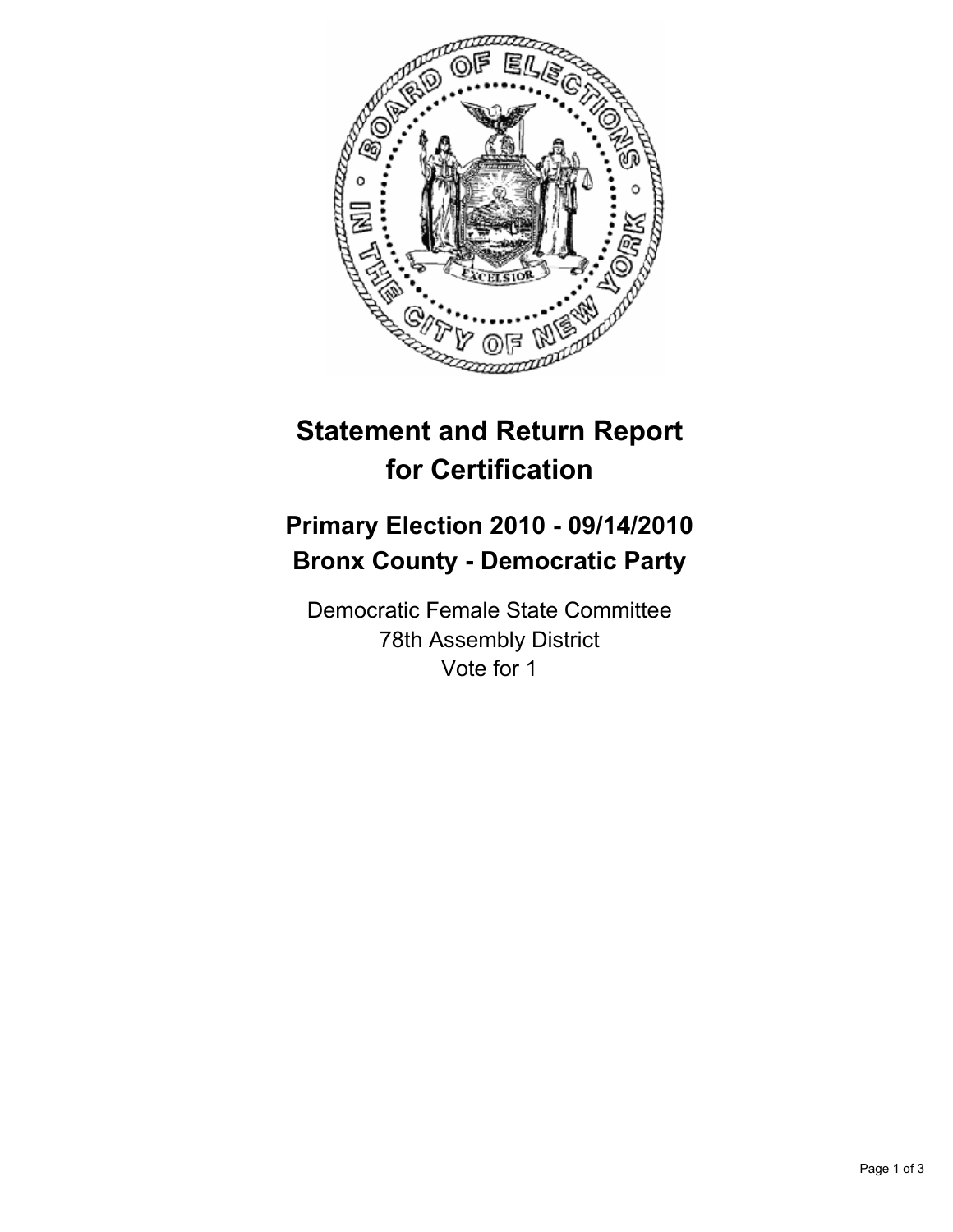

### **Assembly District 78**

| <b>PUBLIC COUNTER</b>        | 4,107 |
|------------------------------|-------|
| <b>EMERGENCY</b>             | 0     |
| ABSENTEE/MILITARY            | 83    |
| <b>AFFIDAVIT</b>             | 89    |
| <b>PAM FINLEY</b>            | 797   |
| <b>ANA RIVERA</b>            | 1,852 |
| CUAMO (WRITE-IN)             |       |
| JEFF DINODITZ (WRITE-IN)     |       |
| MANUEL FELIX (WRITE-IN)      |       |
| NILDA VELAQUE (WRITE-IN)     |       |
| RICE (WRITE-IN)              | 1     |
| YOKASTA RODRIGUEZ (WRITE-IN) | 1     |
| <b>Total Votes</b>           | 2,655 |